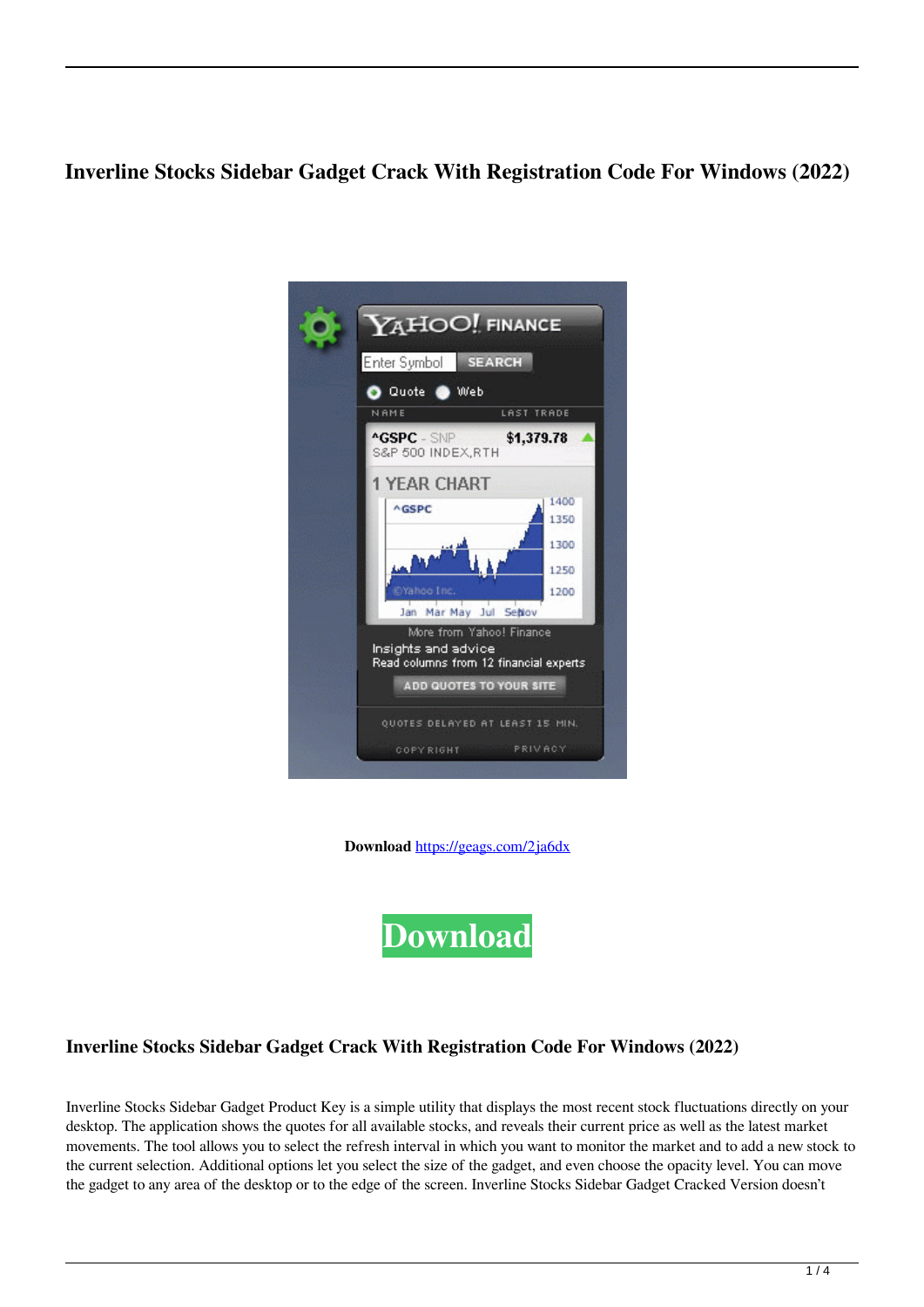come packed with many configuration settings. Don't hesitate to give this handy and highly-reputable software application a try. You can download it from our website for free.Non-Hodgkin's lymphomas presenting in HIV positive patients. Between January, 1987 and May, 1993, 84 HIV-positive and 66 non-Hodgkin's lymphoma (NHL) patients were diagnosed and registered in the Malmo-Lund HIV Cohort Study. In the present study, we compared the clinical characteristics of the lymphomas in the two patient groups. The first analysis was based on the International Classification of Diseases. In the study period, 717 NHLs were registered in the cohort. Of these, only 19 (2.5%) were registered among the HIV-positive patients. Non-Hodgkin's lymphomas in HIV-positive patients were of low-grade histology. This has also been shown in the non-HIV population. Compared to non-HIV NHL, the NHLs in HIV-positive patients were predominantly of low-grade type, B-cell type, had a lower incidence of mediastinal and gastrointestinal involvement and a higher incidence of extranodal and nodal involvement. Patients who were more severely immunosuppressed were more likely to present with NHL. Patients who presented with NHL had a higher incidence of opportunistic infections and Kaposi's sarcoma than patients who were not lymphoma patients.Japanese shogi player Hiroki Wada has just turned the world of shogi on its head. In an astonishing turn of events, Wada's "Abridged Life" promotion, which came into being in 2017, managed to become the first in over half a century to produce a female shogi champion. As reported by the Asahi Shimbun, which has been tracking shogi's developments since its debut in Japan, the 55th edition of the women's championship this month was won by 22-year-old Kana Ueda, a graduate of the Japanese Women's Professional Shogi Association's elite level training course. It's not just that Wada's Abridged Life has produced a champion; it's that Wada and his team made a female championship happen

## **Inverline Stocks Sidebar Gadget Crack With License Key 2022**

Inverline Stocks Sidebar Gadget For Windows 10 Crack Inverline Stocks Sidebar Gadget For Windows 10 Crack is a lightweight Vista gadget that displays the latest stock fluctuations directly on your desktop. It sports a clean and simple layout that offers quick access to several dedicated parameters which can be configured on the breeze. The program reveals the market quotes and charts, and gives you the possibility to add a new stock to the current list. What's more, you can select the refreshing time (e.g. 1 second, 3 minutes), and view the high interest rates displayed with green, while the falling stocks are highlighted in red. Additional options give users the possibility to select the size of the gadget (small or large), choose the opacity level, as well as make the tool remain on top of other utilities. Plus, you are allowed to move the widget to any area of the screen. Inverline Stocks Sidebar Gadget Serial Key doesn't come packed with many configuration settings of its own, and for this reason even rookies can master the entire process with minimum effort. During our testing we have noticed that the gadget accomplishes a task very quickly and without errors throughout the entire process. As it would be expected from such a small utility, it remains light on the system resources, so it doesn't hamper computer performance, nor interfere with other programs' functionality. To sum things up, Inverline Stocks Sidebar Gadget Crack For Windows offers a simple software solution for helping you monitor the stock fluctuations. It can be easily configured and installed by all types of users, regardless of their experience level. Pricing: \$29.99 Where to Buy: Here System Requirements: Microsoft Windows 2000/XP/Vista, 32-bit or 64-bit Size: 8.2 MB Related Download Links: Here Inverline Stocks Sidebar Gadget Cracked Accounts Inverline Stocks Sidebar Gadget Cracked Version is a lightweight Vista gadget that displays the latest stock fluctuations directly on your desktop. It sports a clean and simple layout that offers quick access to several dedicated parameters which can be configured on the breeze. The program reveals the market quotes and charts, and gives you the possibility to add a new stock to the current list. What's more, you can select the refreshing time (e.g. 1 second, 3 minutes), and view the high interest rates displayed with green, while the falling stocks are highlighted in red. Additional options give users the possibility to select the size of the gadget (small or large), choose the opacity level, as well as make the tool remain on top of other utilities. Plus, you are allowed to move the widget to any area of the screen. Inverline Stocks Sidebar Gadget Crack Free Download doesn't come packed with many configuration settings of its own, and for this reason even rookies can master the entire process with minimum effort. During our testing 94e9d1d2d9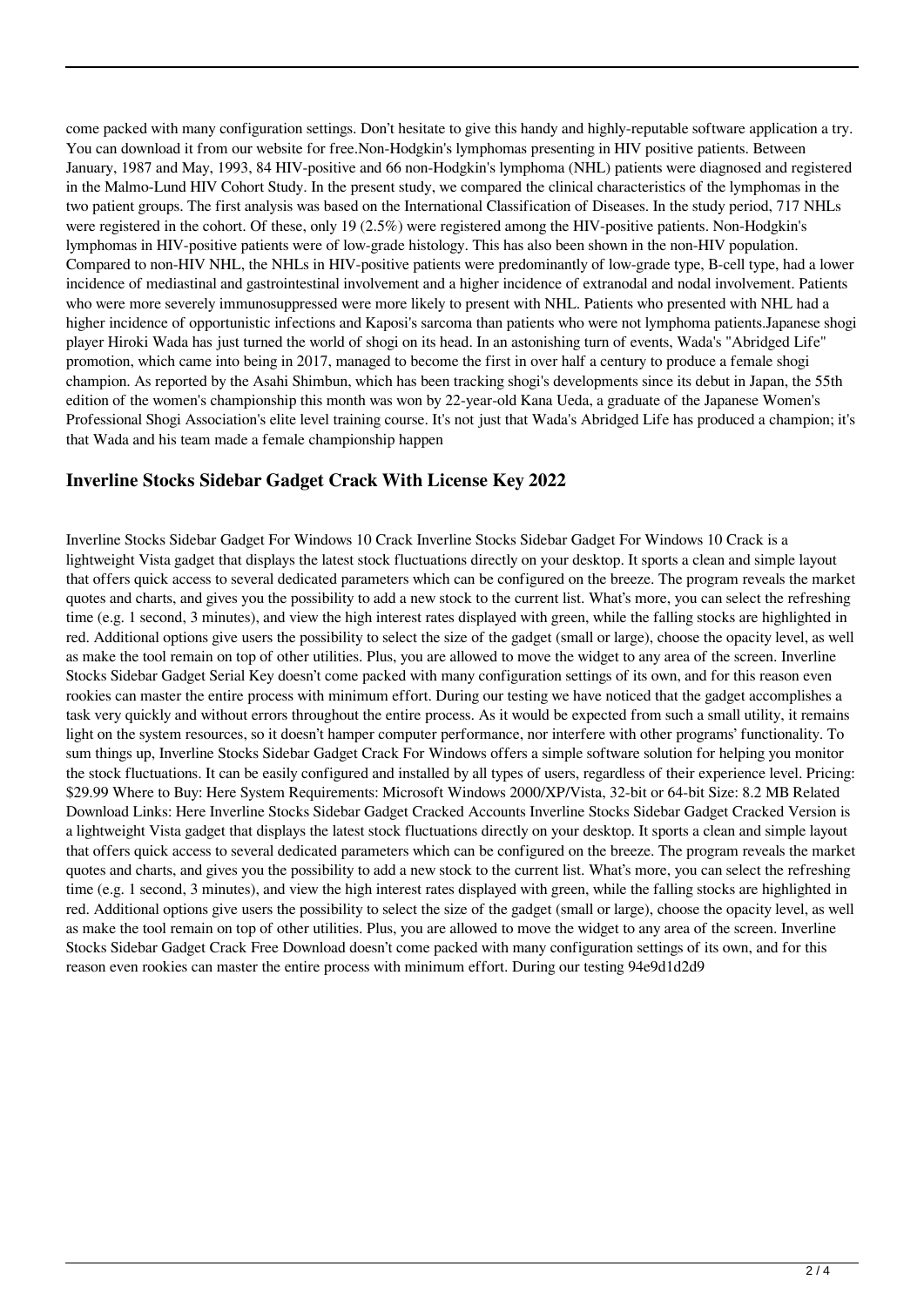# **Inverline Stocks Sidebar Gadget Crack +**

Inverline Stocks Sidebar Gadget is a lightweight Vista gadget that displays the latest stock fluctuations directly on your desktop. It sports a clean and simple layout that offers quick access to several dedicated parameters which can be configured on the breeze. The program reveals the market quotes and charts, and gives you the possibility to add a new stock to the current list. What's more, you can select the refreshing time (e.g. 1 second, 3 minutes), and view the high interest rates displayed with green, while the falling stocks are highlighted in red. Additional options give users the possibility to select the size of the gadget (small or large), choose the opacity level, as well as make the tool remain on top of other utilities. Plus, you are allowed to move the widget to any area of the screen. Inverline Stocks Sidebar Gadget doesn't come packed with many configuration settings of its own, and for this reason even rookies can master the entire process with minimum effort. During our testing we have noticed that the gadget accomplishes a task very quickly and without errors throughout the entire process. As it would be expected from such a small utility, it remains light on the system resources, so it doesn't hamper computer performance, nor interfere with other programs' functionality. To sum things up, Inverline Stocks Sidebar Gadget offers a simple software solution for helping you monitor the stock fluctuations. It can be easily configured and installed by all types of users, regardless of their experience level. Sorry, I did not mention, it's not a gadget but a Vista application. Inverline Stocks Sidebar Gadget requires Vista Professional or Ultimate (one of them), no other prerequisites are needed. I'd say a Vista application is not such a bad thing after all. My 8-year old got Vista Pro for free, so I'm quite happy with it. It makes sense that only Vista Professional and Ultimate can use Inverline Stocks Sidebar Gadget. I've been using it for the last 4 months, and I am very satisfied with it. I have a dual-core machine and it still operates smoothly, so I know the program can really be considered as light on the system resources. I would advise you to test the program on your own Vista box (preferably a clean install), and then post your feedback on the software forum, where

## **What's New In Inverline Stocks Sidebar Gadget?**

· Added a "Recent Clients" settings page which allows to hide certain client's names and addresses from the current list. · Fixed a bug where the gadget wouldn't be re-sized to the correct size on some resolution configurations. What's New in Inverline Stocks Sidebar Gadget: · Added a "Recent Clients" settings page which allows to hide certain client's names and addresses from the current list. · Fixed a bug where the gadget wouldn't be re-sized to the correct size on some resolution configurations. · Fixed a bug where a message box would appear on the second click of the refresh button. What's New in Inverline Stocks Sidebar Gadget: · Added a "Recent Clients" settings page which allows to hide certain client's names and addresses from the current list. · Fixed a bug where the gadget wouldn't be re-sized to the correct size on some resolution configurations. · Fixed a bug where a message box would appear on the second click of the refresh button. · Increased the maximum number of list items from 50 to 100. · Fixed a bug where the gadget wouldn't be re-sized to the correct size on some resolution configurations. · Fixed a bug where the gadget couldn't be re-sized to the correct size. · Fixed a bug where the gadget wouldn't be re-sized to the correct size. · Fixed a bug where the gadget would have an incorrect size on some resolution configurations. · Fixed a bug where the gadget would have an incorrect size on some resolution configurations. What's New in Inverline Stocks Sidebar Gadget: · Added a "Recent Clients" settings page which allows to hide certain client's names and addresses from the current list. · Fixed a bug where the gadget wouldn't be re-sized to the correct size on some resolution configurations. · Fixed a bug where a message box would appear on the second click of the refresh button. · Increased the maximum number of list items from 50 to 100. · Fixed a bug where the gadget wouldn't be re-sized to the correct size on some resolution configurations. · Fixed a bug where the gadget wouldn't be re-sized to the correct size. · Fixed a bug where the gadget wouldn't be re-sized to the correct size. · Fixed a bug where the gadget would have an incorrect size on some resolution configurations. · Fixed a bug where the gadget would have an